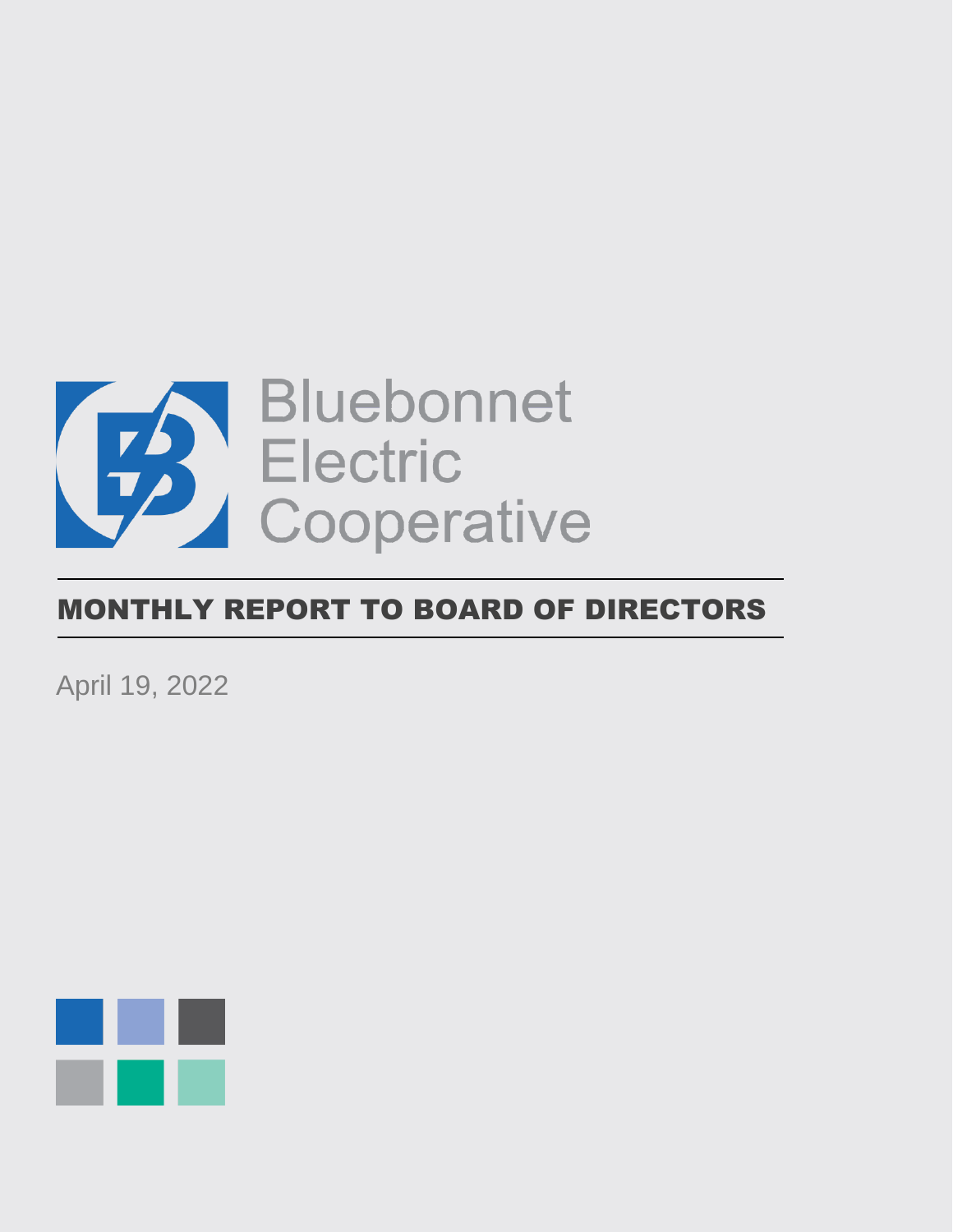

# **Tuesday, April 19, 2022 9:00 am**

#### **Invocation**

#### **Items from Chair**

- 1. Approve Minutes of March 15, 2022 Regular Meeting
- 2. Audit and Finance acceptance of the fiscal year 2021 audited financial report

## **Items from CEO**

#### **Staff Reports**

- 1. Corporate Services
	- a. Financial reports
	- b. PCRF
	- c. Purchase orders
	- d. First quarter financial forecast
- 2. System Operations
	- a. New extensions
	- b. Residential developments
- 3. Administrative Services
	- a. Community Development Partnership Program (CDPP) grants
	- b. May Board meeting/Annual Meeting
	- c. 6-Month look ahead

# **Action Items from Regular Session**

- 1. Approve the payment of the March LCRA, AEP, and BP power bill invoices
- 2. Approve a change order for a purchase requisition for the construction services required for the replacement of six (6) transmission structures along the Lyle Wolz to Lyons transmission line
- 3. Approve Aclara professional services contract to perform a radio frequency (RF) propagation study within the Bluebonnet service region as required to design an Advanced Metering Infrastructure (AMI) network
- 4. Approve grants as part of Bluebonnet's Energy Assistance Program
- 5. Authorize the allocation of the 2021 audited operating margins to Patronage Capital in accordance with board policy 304.20
- 6. Authorize the retirement of capital credits using the Percentage of All Equities/FIFO method as adopted in Board Policy 304
- 7. Designate the allocation of escheat funds to be received from the State of Texas